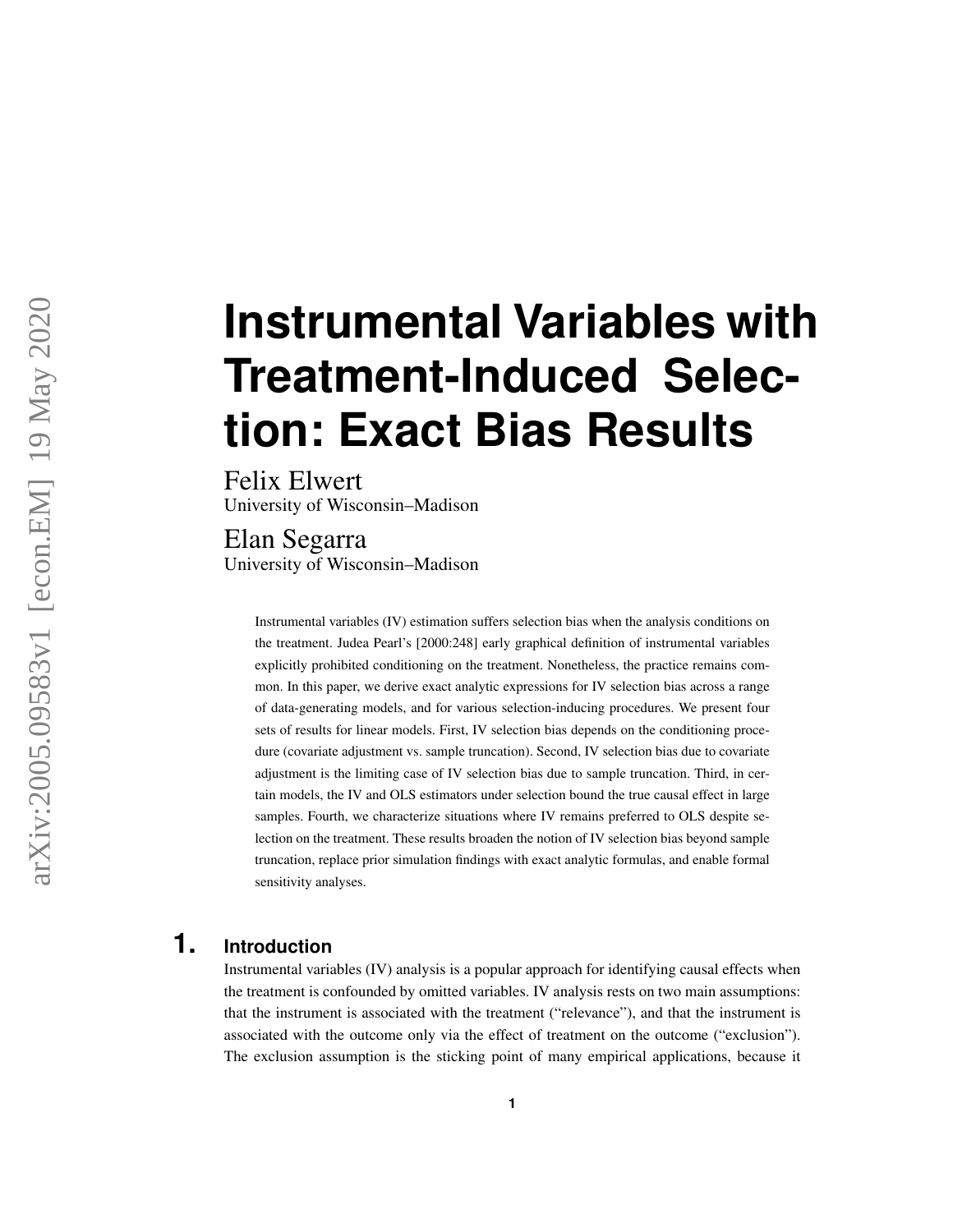requires theoretical justification and is testable only to a very limited degree (e.g., [Balke and](#page-14-0) [Pearl 1997;](#page-14-0) [Richardson and Robins 2010\)](#page-14-1).

One type of exclusion violation that has recently gained attention is selection bias (e.g., [Swanson et al. 2015;](#page-14-2) [Engberg et al. 2014;](#page-14-3) [Ertefaie et al. 2016;](#page-14-4) [Hughes et al. 2019;](#page-14-5) [Canan](#page-14-6) [et al. 2017;](#page-14-6) [Gkatzionis and Burgess 2018;](#page-14-7) [Mogstad and Wiswall 2012\)](#page-14-8). We say that IV analysis suffers selection bias when conditioning (rather than not conditioning) on some variable violates the exclusion assumption. One particularly important case is *treatmentinduced IV selection bias*: whenever treatment is confounded by unobservables, conditioning on a variable that has been affected by treatment induces bias. Judea [Pearl](#page-14-9) [\[2000,](#page-14-9) p. 248] recognized this problem and presented the first definition of instrumental variables that outright prohibits conditioning on variables affected by treatment. Despite Pearl's warning, however, conditioning on such "descendants" of treatment remains common in IV analysis.

Past research on treatment-induced IV selection bias [\(Swanson et al. 2015;](#page-14-2) [Hughes et al.](#page-14-5) [2019;](#page-14-5) [Canan et al. 2017;](#page-14-6) [Gkatzionis and Burgess 2018\)](#page-14-7) is limited in two respects. First, it has focused on IV selection bias induced by sample truncation, which occurs when observations are excluded from the sample.<sup>[1](#page-1-0)</sup> This focus neglects that other conditioning procedures, such as covariate adjustment, can also induce selection bias. Second, in situations where consistent estimators are not readily available, the literature characterizes the size and sign of IV selection bias by simulation. Without analytic bias expressions, however, it is unclear which stylized facts resulting from simulation studies hold generically.

This paper makes two main contributions. First, we derive analytic expressions for treatment-induced IV selection bias for a range of different data-generating models. Second, we compare the biases resulting from two different selection-inducing conditioning procedures: sample truncation and covariate adjustment. For tractability, we focus on linear models with homogeneous (constant) effects and normal errors.

We highlight several results. First, the selection procedure matters. Within a given datagenerating model, selection by truncation and selection by covariate adjustment introduce quantitatively different biases into IV analysis. Second, selection bias by adjustment is the limiting case of selection bias by truncation. Third, in certain models, the IV and OLS estimators with selection bound the true causal effect in large samples. Fourth, our analytic bias expressions characterize the models in which IV is less biased than OLS, which obtains when treatment does not exert an extreme effect on selection.

The rest of the paper proceeds as follows. Section [2](#page-2-0) reviews basic facts about directed acyclic graphs for linear models. Section [3](#page-3-0) defines instrumental variables in econometric and graphical notation. Section [4](#page-4-0) describes conditions under which selection violates the IV

<span id="page-1-0"></span><sup>&</sup>lt;sup>1</sup> Some studies have proposed corrections, bounds, or sensitivity analyses for IV selection bias in certain truncation scenarios (e.g., [Mogstad and Wiswall 2012;](#page-14-8) [Engberg et al. 2014;](#page-14-3) [Canan et al. 2017;](#page-14-6) [Vansteelandt et al. 2018;](#page-15-0) [Gkatzionis and Burgess 2018;](#page-14-7) [Hughes et al. 2019\)](#page-14-5). These approaches often rely on knowing the selection probability of both the observed and the truncated observations.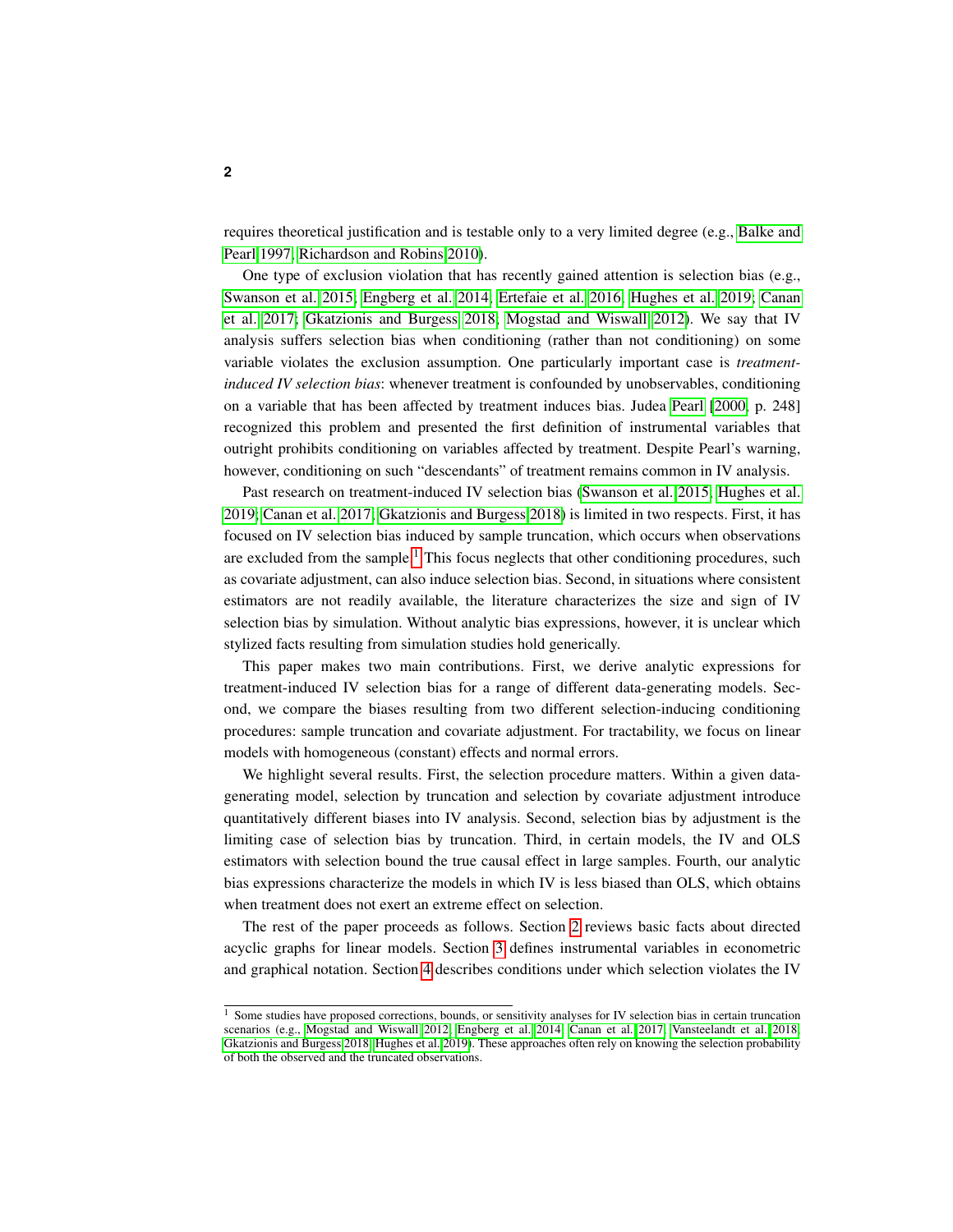#### 2 Causal Graphs **3**

<span id="page-2-1"></span>

Figure 1: IV scenario where the selection variable is a function of treatment alone, equivalently displayed as a causal graph [\(a\)](#page-2-1) and as a linear structural equations model [\(b\)](#page-2-1).

exclusion assumption and defines IV estimation under selection by truncation and covariate adjustment. Section [5](#page-5-0) presents analytic expressions for the bias in IV and OLS estimators over a range of models with treatment-induced selection by trunction and by covariate adjustment. Section [6](#page-12-0) concludes.

# **2. Causal Graphs**

<span id="page-2-0"></span>The challenge of selection bias in IV analysis is transparently communicated with graphical causal models [\(Pearl 2009;](#page-14-10) [Maathuis 2018\)](#page-14-11). Here, we review the basics. A *causal graph* represents the structural equations of the data-generating model. Causal graphs consist of *nodes* representing variables and *directed edges* representing direct causal effects. Causal graphs are assumed explicitly to display the observed and unobserved common causes of all variables. By convention, causal graphs do not explicitly display the idiosyncratic shocks that affect individual variables.

Throughout, we assume that the causal graphs represent linear data-generating models with homogeneous effects and normally distributed errors.<sup>[2](#page-2-2)</sup> Without loss of generality, we further assume that all variables are standardized to have mean zero and unit variance. The direct causal effect of one variable on another variable in such models is given by its *path parameter*, which is bounded by  $[-1,1]$ . For example, the causal graph in Figure [1a](#page-2-1) represents the linear structural equations model given in Figure [1b,](#page-2-1) with path parameters  $\pi, \beta, \gamma, \delta_1$ , and  $\delta_2$ . For each variable  $V \in \{Z, U, T, S, Y\}$  the idiosyncratic shocks are marginally independent and normally distributed,  $\varepsilon_V \sim N(0, \sigma_V^2)$ , with variance  $\sigma_V^2$  scaled so that each  $V \sim N(0, 1)$ . Since *U* is unobserved, the *structural error* term on *Y* in econometric terminology is  $\omega_Y = \delta_2 U + \epsilon_Y$ .

<span id="page-2-2"></span> $2$  Some results do not rest on the joint normality assumption, but our results on IV selection bias with truncation do.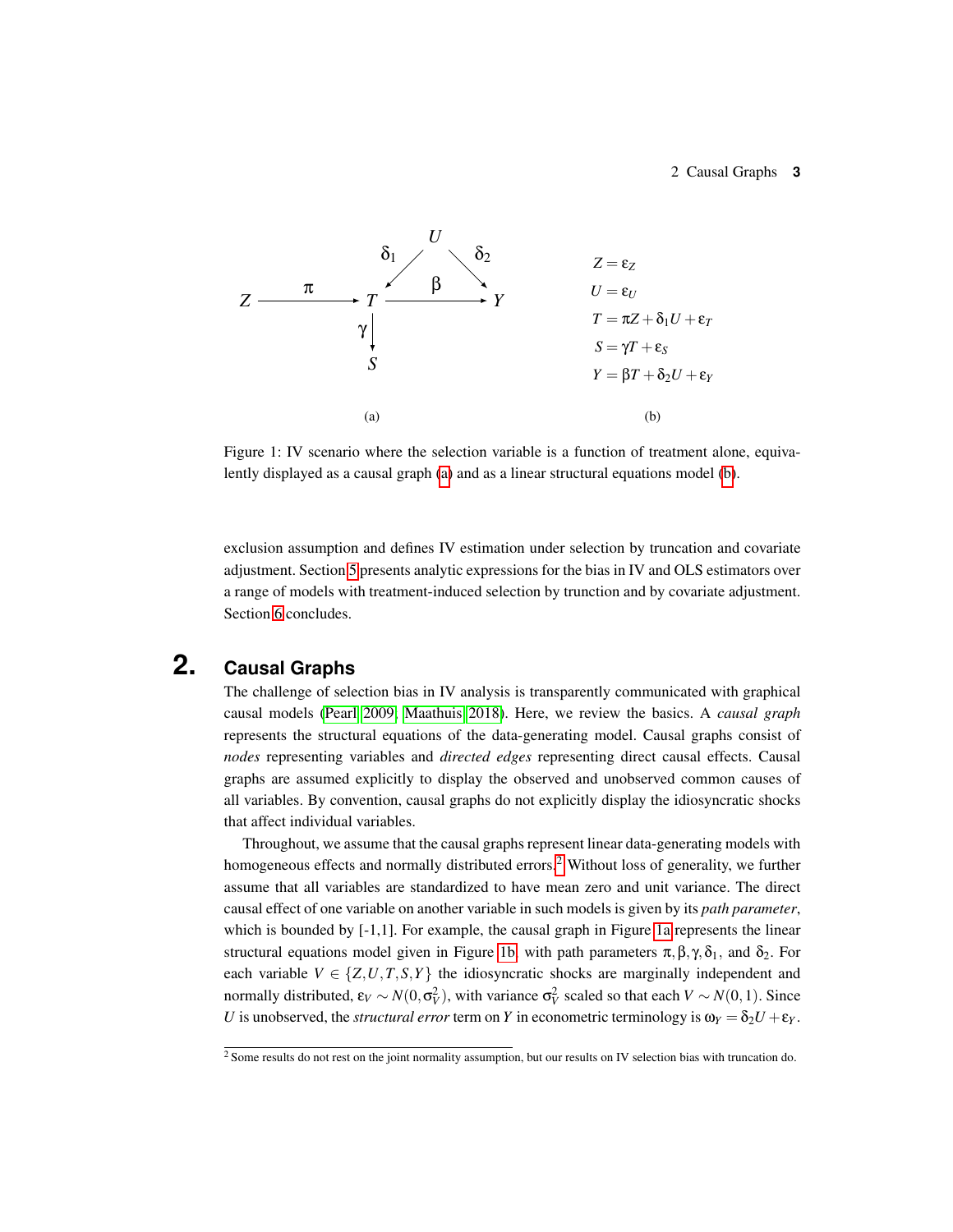Notice that *T* is correlated with the structural error,  $Cov(T, \omega_Y) \neq 0$ , because both depend on the unobserved confounder, *U*.

Under mild conditions to avoid knife-edge cases, simple rules determine the covariance structure of data generated by a model [\(Pearl 2009\)](#page-14-10). The notions of paths, collider variables, and descendants play a central role in these rules. A *path* is an acyclic sequence of adjacent arrows between two variables, regardless of the direction of the arrows. In a *causal path* from treatment to outcome, all arrows point toward the outcome. In a *non-causal*, or *spurious*, path between treatment and outcome, at least one arrow points away from the outcome. A variable is called a *collider* with respect to a specific path if it receives two inbound arrows on the path. For example, *T* is a collider on the path  $Z \to T \leftarrow U \to Y$ . The *descendant set* of a variable contains all variables directly and indirectly caused by it, e.g.  $desc(T) = {S, Y}$  in Figure [1a.](#page-2-1)

Two variables are statistically independent if all paths between them are closed; and two variables are statistically associated if there is at least one open path between them [\(Verma and](#page-15-1) [Pearl 1988\)](#page-15-1). A path is *closed* (does not transmit association) if either (a) it contains a collider and neither the collider nor any of its descendants are conditioned on, or (b) it contains a noncollider that is conditioned by exact stratification. A path is *open* (does transmit association) iff it is not closed [\(Pearl 1988\)](#page-14-12). Importantly, when a path contains only one collider, then conditioning on this collider, or any of its descendants, opens this path.

The marginal covariance between two variables in a linear model with standardized variables is given by Wright's [1934] rule as the sum of the product of the path parameters on the open paths that connect the variables. For example, the marginal covariance between *Z* and *Y* in Figure [1a](#page-2-1) is  $Cov(Y,Z) = \pi \beta$ , because the path  $Z \to T \to Y$  is the only open path (the other path,  $Z \to T \leftarrow U \to Y$ , is closed by the unconditioned collider *T*). The conditional covariance between variables *A* and *B*, after adjusting for some covariate *C*, is  $Cov(A, B|C) = Cov(A, B) - Cov(A, C)Cov(B, C)$ . The novel bias results in this paper hinge on deriving conditional covariances when *truncating* the sample as a function of *C*.

### **3. Instrumental Variables**

<span id="page-3-0"></span>Let *T* be the treatment variable of interest, *Y* be the outcome, *Z* be the candidate instrumental variable, and X be a set of covariates. Econometrically, an instrumental variable is defined by two assumptions.

Definition 1. *A variable, Z, is called an instrumental variable for the causal effect of T on Y ,* β*, if, conditional on the set of covariates* X *(which may be empty),*

**E1:** *Z* is associated with *T*,  $Cov(Z, T | \mathbf{X}) \neq 0$ ,

**E2:** *Z* is not associated with the structural error term,  $\omega_Y$ , on Y,  $Cov(Z, \omega_Y | X) = 0$ .

Assumption E1 is called *relevance*, and assumption E2 is called *exclusion*. [Pearl](#page-14-13) [\[2001\]](#page-14-13) provides a graphical definition.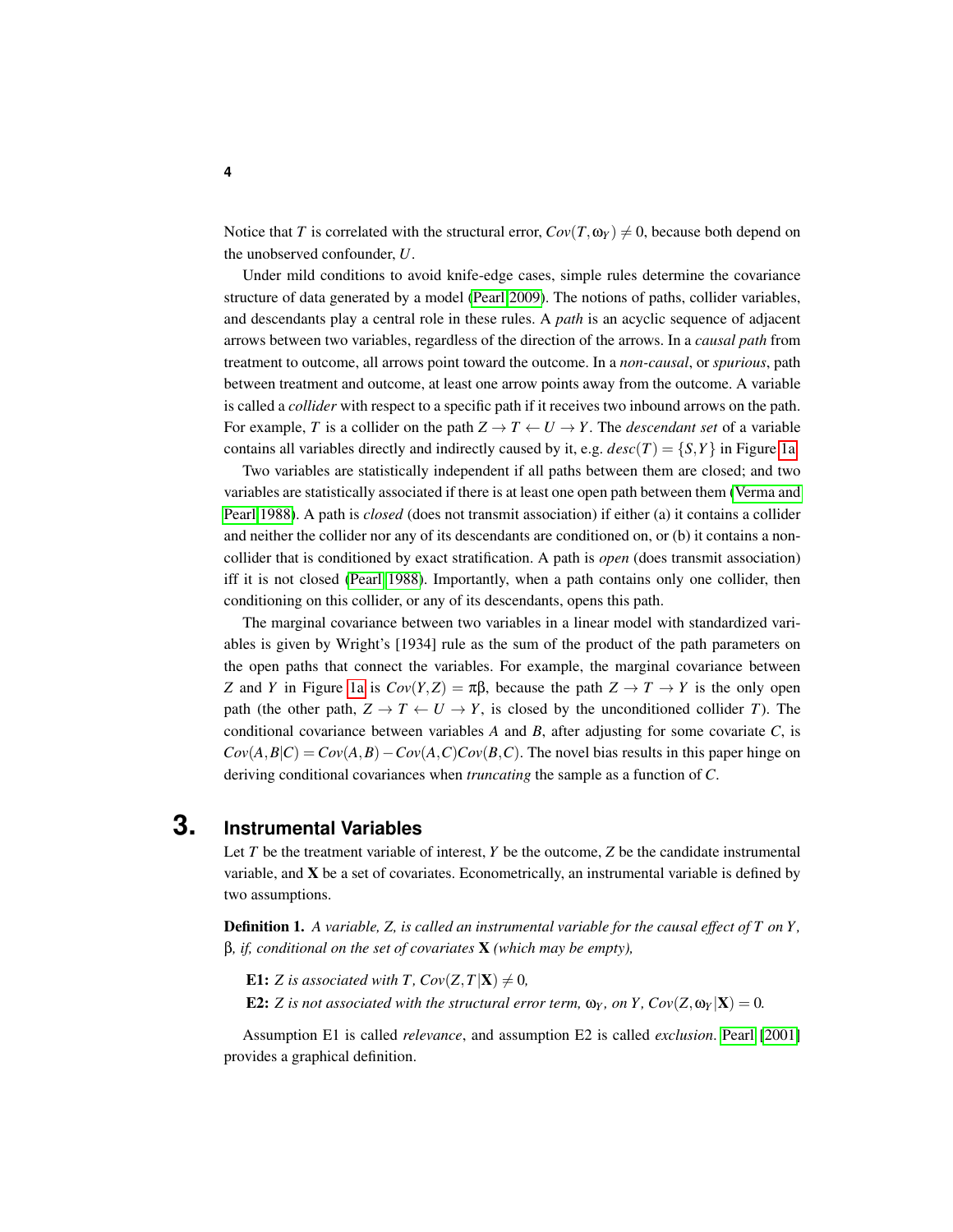Definition 2. *A variable, Z, is called an instrumental variable for the causal effect of T on Y ,* β*, if, conditional on the set of covariates* X *(which may be empty),*

- G1: *There is at least one open path from Z to T conditional on* X*,*
- **G2:** X *does not contain descendants of Y*,  $X \cap desc(Y) = \emptyset$ *,*
- G3: *There is no open path from Z to Y conditional on* X*, other than those paths that terminate in a causal path from T to Y .*

Assumption G1 defines *relevance*, and assumptions G2 and G3 together define *exclusion*. We say that a candidate instrumental variable is "valid" if it is relevant and excluded, and "invalid" otherwise. For example, in Figure [1a,](#page-2-1) *Z* is a valid instrument without conditioning on *S*, since *Z* is relevant (associated with *T*) by the open path  $Z \rightarrow T$ , and *Z* is excluded (unassociated with the structural error term on *Y*) since the only open path from *Z* to *Y*,  $Z \rightarrow T \rightarrow Y$ , terminates in the causal effect of *T* on *Y*. When *Z* is a valid instrumental variable, then the standard IV estimator, given by the sample analog of

$$
\beta_{IV} = \frac{Cov(Y,Z|\mathbf{X})}{Cov(T,Z|\mathbf{X})},
$$

is consistent for the causal effect of *T* on *Y* in linear and homogeneous models. The numerator of this estimator is called the *reduced form* and the denominator is called the *first stage.* The behavior of this IV estimator is the focus of this paper. For simplicity, we will henceforth write β*IV* and β*OLS* to refer to the probability limits (as the sample size tends to infinity) of the standard IV and OLS estimators, respectively.

### **4. Selection Bias in IV: Qualitative Analysis**

<span id="page-4-0"></span>We say that the IV estimator suffers selection bias when conditioning on some variable violates the exclusion assumption. For example, conditioning on a variable that opens a path between *Z* and *Y* that does not terminate in the causal effect of *T* on *Y* violates exclusion both in the sense of G3 and E2. [Hughes et al.](#page-14-5) [\[2019\]](#page-14-5) catalogue several models in which selection violates exclusion.

We focus on the IV selection bias that results from conditioning on a descendant of *T*,  $S \in desc(T)$ . For example, in Figure [1a,](#page-2-1) conditioning on *S* invalidates the use of *Z* as an instrumental variable, because *T* is the only collider variable on the path  $Z \to T \leftarrow U \to Y$ , and conditioning on *S* as the descendant of the collider *T* opens this path. The association "transmitted" by this open path overtly violates the exclusion condition G3 and similarly violates the exclusion condition E2, since  $\omega_Y$  is a function of U. This rationalizes why Pearl's [2000:248] early graphical IV definition rules out conditioning on descendants of treatment outright.

Since conditioning on a variable can result from many different procedures during data collection or data analysis, selection bias in IV analysis can result from many different pro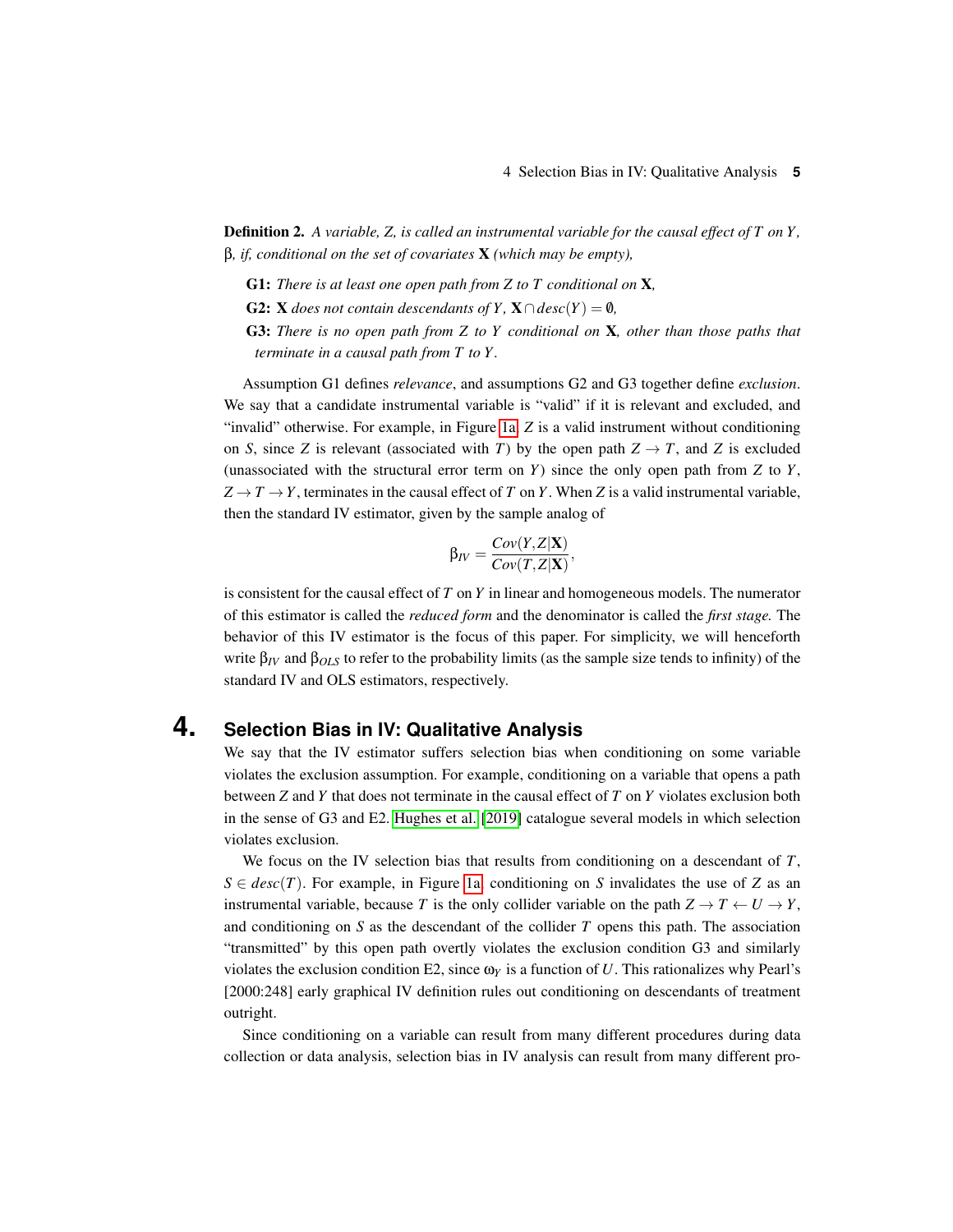cedures as well. Analysts should be aware, however, that different ways of conditioning on a variable may induce quantitatively different selection biases. In this paper, we contrast selection bias resulting from two empirically common conditioning procedures: sample truncation and covariate adjustment.

*Truncation* occurs when observations are preferentially excluded from the sample [\(Barein](#page-14-14)[boim et al. 2014\)](#page-14-14), e.g. due to attrition or listwise deletion of missing data. Write  $R = 1$  for retained observations, and  $R = 0$  for excluded (truncated) observations. Let *S* be the (possibly latent) continuous variable that determines truncation. We distinguish between interval truncation and point truncation. *Interval truncation* restricts the sample to observations with a range of values of *S*, for example,  $R = 1(S \ge s_0)$  or  $R = 1(s_1 \ge S \ge s_0)$ , where  $1(\cdot)$  is the indicator function. A limiting case of interval truncation is *point truncation*, where the sample is restricted to units with a single value of *S*,  $R = 1(S = s_0)$ . The truncated IV estimator is given by

$$
\beta_{IV|Tr} = \frac{Cov(Z, Y|R=1)}{Cov(Z, T|R=1)}.
$$

With truncation (as opposed to censoring) the analyst does not have access to the truncated observations, cannot estimate the probability of truncation, and hence cannot use inverseprobability weights to correct for truncation [\(Canan et al. 2017;](#page-14-6) [Gkatzionis and Burgess 2018\)](#page-14-7). In Figure [1a,](#page-2-1) a truncated sample would involve the empiricist observing  $\{Z, T, Y\}$  only for units with  $R = 1$ .

Although selection can also occur due to *covariate adjustment* for S, this procedure has received less attention in the literature on IV selection bias. With covariate adjustment the analyst observes  $\{Z, T, S, Y\}$  for all units. Adjustment involves first exactly stratifying on *S*, computing the estimator within each stratum, and then averaging across the marginal distribution of *S*. Thus the IV estimator under adjustment on *S* is given by

$$
\beta_{IV|Adj} = \int \frac{Cov(Z, Y|S=s)}{Cov(Z, T|S=s)} f_S(s) ds,
$$

where  $f_S(s)$  is the marginal distribution of *S*. In linear models, controlling for a variable as a main effect in OLS or 2SLS amounts to covariate adjustment on the variable [\(Angrist and](#page-14-15) [Pischke 2008\)](#page-14-15).

Next, we analytically characterize selection bias in IV analysis and OLS regression for various data-generating models and provide intuition.

# **5. Selection Bias in IV: Quantitative Analysis**

<span id="page-5-0"></span>This section derives exact analytic expressions for selection bias across a range of common data-generating models. For each model, we contrast the selection bias for the IV and the OLS estimators, resulting from two different conditioning strategies. First, we present the selection bias resulting from covariate adjustment on *S*. Next, we newly derive the selection bias from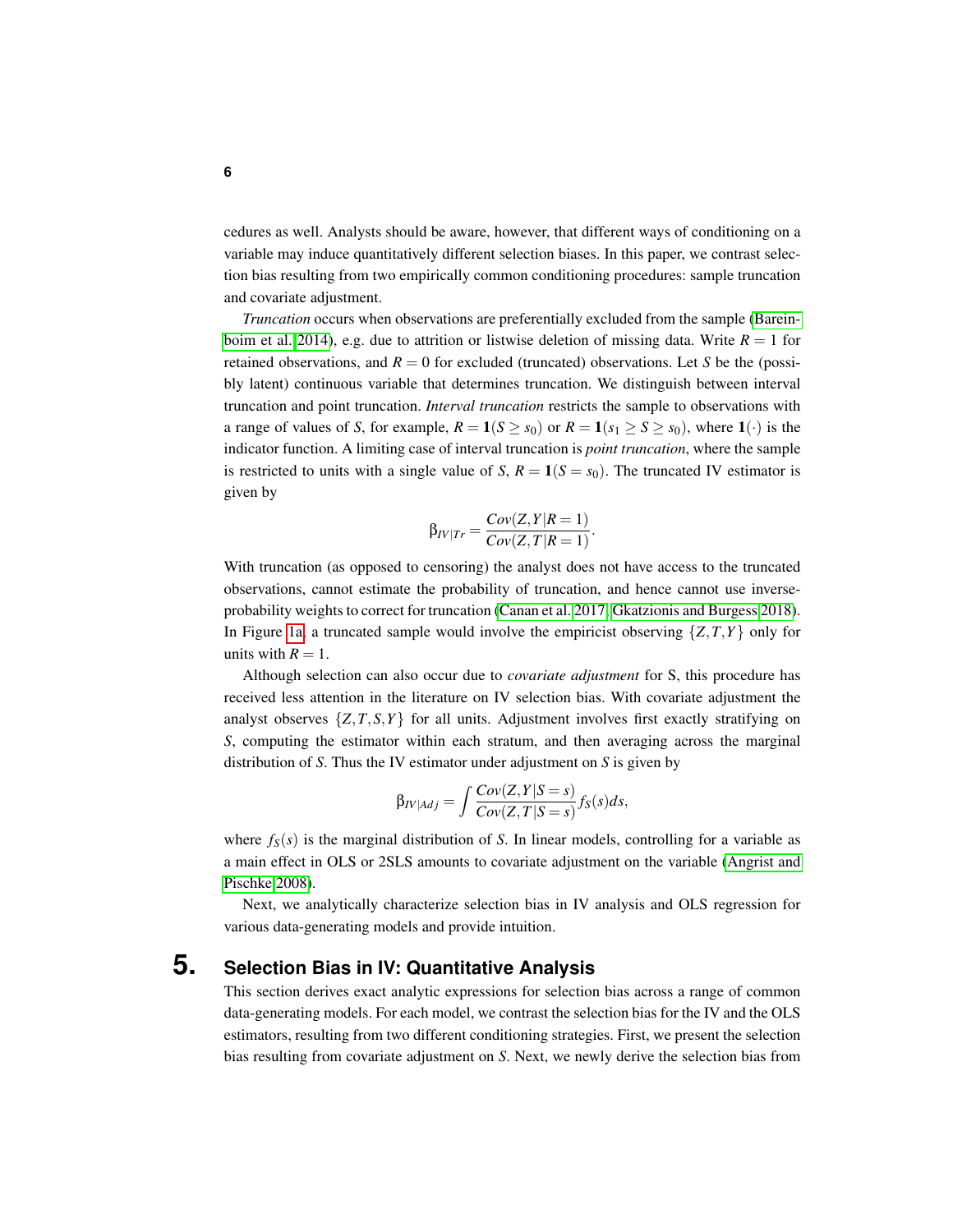interval truncation on *S*,  $R = 1(S \ge s_0)$ . We assume a probit link between *S* and the binary selection indicator,  $R$ <sup>[3](#page-6-0)</sup> Since IV analysis suffers small-sample bias regardless of selection, we study its large-sample behavior (asymptotic bias).

#### **5.1 Selection as a Function of Treatment Alone**

Consider the most basic scenario of IV selection bias in Figure [1a.](#page-2-1) As stated above, *Z* in this model is a valid instrumental variable for the causal effect of *T* on *Y*,  $\beta$ , if the analysis does not condition on *S*. Conditioning on *S*, however, invalidates *Z* as an instrumental variable, because *S* is a descendant of *T*, and *T* is a collider on the path  $Z \to T \leftarrow U \to Y$ . Conditioning on *S* opens this path, which induces an association between *Z* and *Y* via *U* and hence violates the exclusion condition.

Proposition [1](#page-6-1) gives the selection bias in the standard IV estimator when the analysis adjusts for S.

<span id="page-6-1"></span>Proposition 1. *In a linear and homogeneous model with normal errors represented by Figure [1a](#page-2-1) and covariate adjustment on S, the standard instrumental variables estimator converges in probability to*

$$
\beta_{IV|Adj} = \beta - \delta_1 \delta_2 \frac{\gamma^2}{1 - \gamma^2}.
$$

The proof follows from regression algebra and Wright's rule [\(Wright 1934\)](#page-15-2). The magnitude of selection bias due to covariate adjustment in the IV estimator depends on two components. First, selection bias increases with the strength of unobserved confounding between *T* and *Y* via *U*,  $\delta_1 \delta_2$  (which corresponds to the path  $Z \to T \leftarrow U \to Y$  that is opened by conditioning on *S*, less the first stage  $Z \rightarrow T$ ). Second, selection bias increases with the effect of the treatment *T* on the selection variable, *S*,  $\gamma$ . When  $\gamma = 0$ , *S* contains no information about the collider *T*, conditioning on *S* does not open the path  $Z \to T \leftarrow U \to Y$ , and selection bias is zero. By contrast, as  $|\gamma| \to 1$ , the magnitude of the bias increases without bound because adjusting for *S* increasingly amounts to adjusting for the collider *T* itself, while at the same time reducing the first stage. (If the analysis directly adjusted for *T*, then the first stage would go to zero and the IV estimator would not be defined.)

Proposition [2](#page-6-2) derives the IV selection bias due to interval truncation on S.

<span id="page-6-2"></span>Proposition 2. *In a linear and homogeneous model with normal errors represented by Figure* [1a](#page-2-1) and truncation on S,  $R = 1(S \ge s_0)$ , the standard instrumental variables estimator *converges in probability to*

$$
\beta_{IV|Tr} = \beta - \delta_1 \delta_2 \frac{\psi \gamma^2}{1 - \psi \gamma^2}, \quad \text{where } \psi = \frac{\phi(s_0)}{1 - \Phi(s_0)} \left( \frac{\phi(s_0)}{1 - \Phi(s_0)} - s_0 \right),
$$

<span id="page-6-0"></span> $3$  Numerical simulations in prior work have assumed logit selection [\(Canan et al. 2017;](#page-14-6) [Hughes et al. 2019;](#page-14-5) [Gkatzionis](#page-14-7) [and Burgess 2018\)](#page-14-7). Switching to probit selection captures the same intuition, but gains analytic tractability.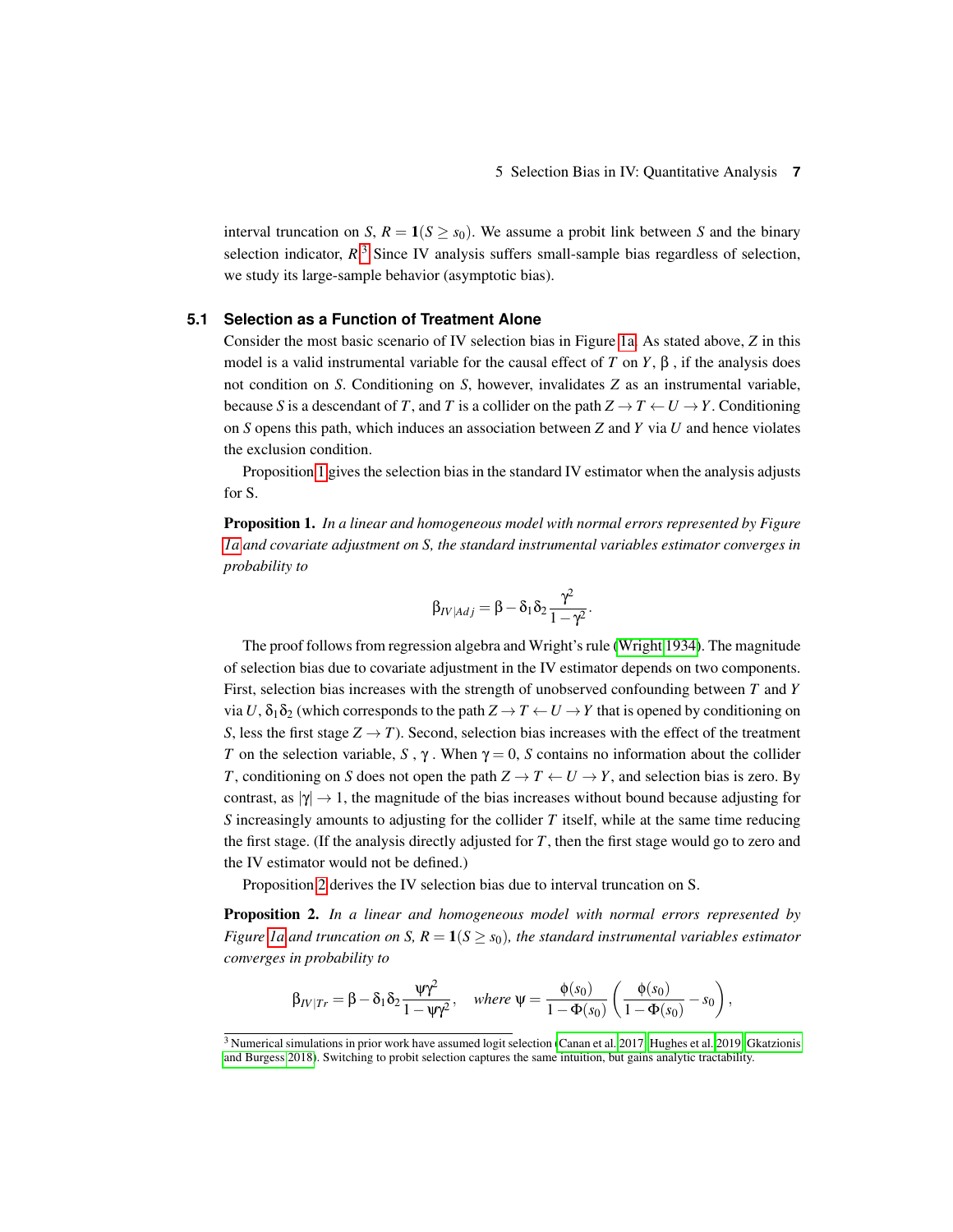<span id="page-7-0"></span>

Figure 2: [\(a\)](#page-7-0) ψ monotonically increases with truncation severity. [\(b\)](#page-7-0) Whether OLS or IV is less biased under selection depends on truncation severity and the effect of *T* on *S*, |γ|.

#### *and*  $\phi(\cdot)$  *and*  $\Phi(\cdot)$  *are the standard normal pdf and cdf, respectively.*

Proposition [2](#page-6-2) (proved in Appendix [7.1\)](#page-15-3) illustrates that IV selection bias due to truncation (Proposition [2\)](#page-6-2) differs from IV selection bias due to adjustment (Proposition [1\)](#page-6-1) only in that truncation deflates the contribution of the effect of *T* on *S*, γ, by the factor  $\psi \in (0,1)$ . Since  $\psi$ is the derivative of the standard normal hazard function, it monotonically increases with the *severity of truncation*,  $Pr(R = 0) = \Phi(s_0)$ , as shown in Figure [2a.](#page-7-0) Hence, interval truncation leads to less IV selection bias than covariate adjustment in Figure [1a,](#page-2-1)

<span id="page-7-1"></span>Corollary 1. *In a linear and homogeneous model with normal errors represented by Figure [1a,](#page-2-1) the magnitude of IV-adjustment bias is weakly larger than that of IV-truncation bias:*  $\left|\beta_{IV|Adj}-\beta\right|\geq \left|\beta_{IV|Tr}-\beta\right|.$ 

Corollary [1](#page-7-1) makes intuitive sense. Adjustment involves first exactly stratifying and then averaging across strata defined by  $S = s$ . Exact stratification on *S* uses all information about *T* that is contained in *S*, hence opening the biasing path as much as conditioning on *S* possibly can. By contrast, interval truncation amounts to imprecise stratification on *S* (retaining observations across a range of values on *S*, but not exactly stratifying on any particular value), hence "less opening" the biasing path.

Of some methodological interest, we further note, in Figure [1a,](#page-2-1) that IV selection bias by truncation converges on IV selection bias by covariate adjustment as the severity of truncation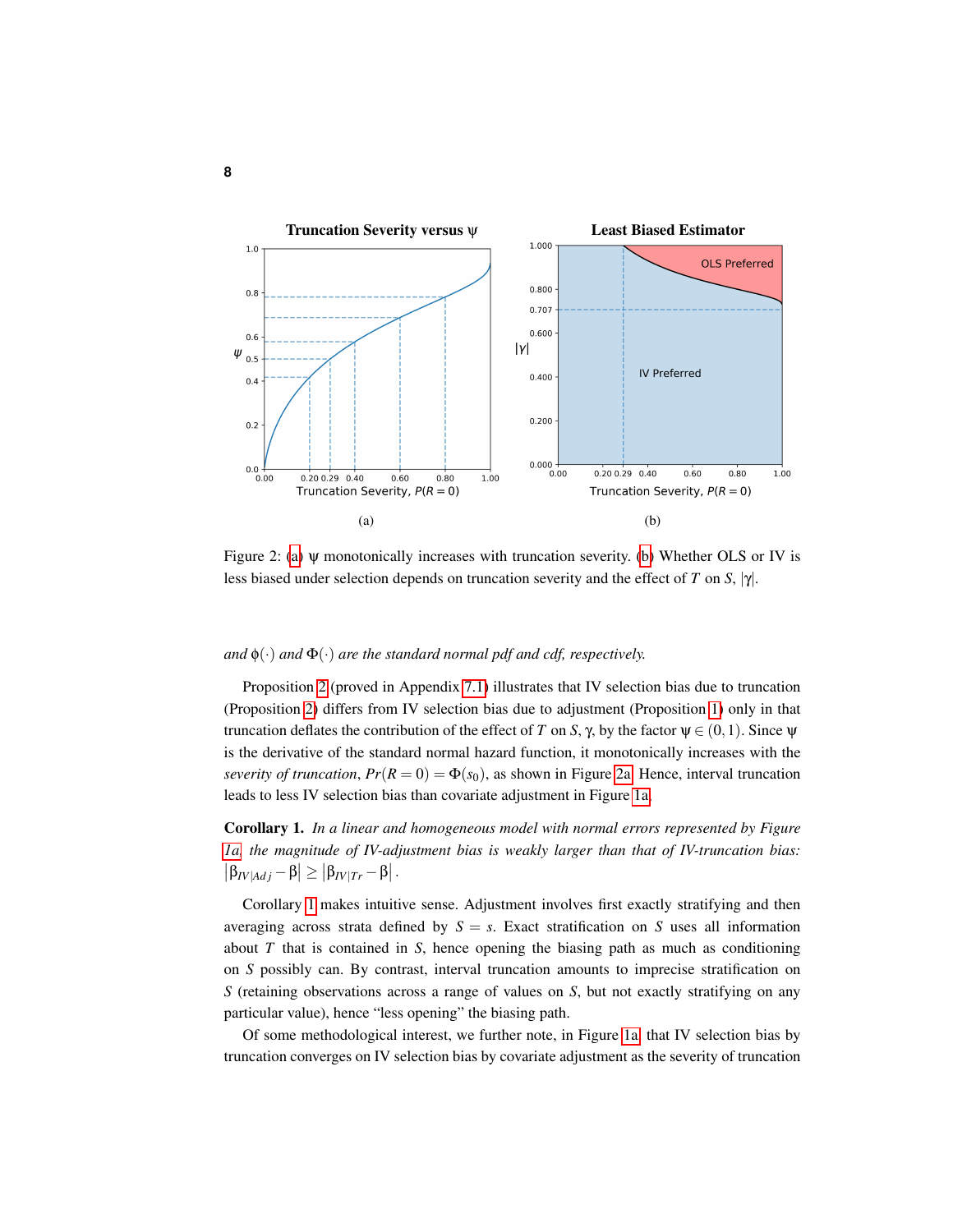increases to shrink the remaining sample to a single point. Proposition [3](#page-8-0) states that this observation is true for all models, not only for Figure [1a.](#page-2-1)

<span id="page-8-0"></span>Proposition 3. *In a linear and homogeneous model with normal errors, selection bias in the standard instrumental variables estimator due to covariate adjustment is the limiting case of selection bias due to point truncation,*

$$
\lim_{s_0\to\infty}\beta_{IV|Tr}=\beta_{IV|Adj}.
$$

This proposition makes intuitive sense. Covariate adjustment involves exact stratification on  $S = s$ , which defines point truncation. Since the probability limits of all *s*-stratum specific estimators are identical in linear Gaussian models, selection bias by adjustment equals selection bias by point truncation. The proof in Appendix [7.2](#page-16-0) formalizes this intuition.

Proposition [2](#page-6-2) helps inform empirical choices in practice. When selection is unavoidable (e.g. because the data were truncated during data collection), should analysts choose IV or OLS? Figure [2b](#page-7-0) shows that the IV estimator is preferred to OLS, with respect to bias, for most combinations of γ and truncation severity. Since OLS bias (with or without truncation) only depends on unobserved confounding, i.e.  $\beta_{OLS|T_r} - \beta = \delta_1 \delta_2$ , the difference in magnitude between the OLS and IV biases with truncation is given by

$$
\big|\beta_{\text{OLS}| \text{Tr}} - \beta\big| - \big|\beta_{\text{IV}|\text{Tr}} - \beta\big| = |\delta_1 \delta_2| \, \frac{1 - 2 \psi \gamma^2}{1 - \psi \gamma^2}.
$$

Hence, the IV estimator is preferred when  $\psi \gamma^2 \leq \frac{1}{2}$ . Specifically, when fewer than 29.1% of observations are truncated (corresponding to  $\psi \leq 0.5$ ), IV is preferred regardless of the effect of *T* on *S*, γ. Conversely, when  $|\gamma| < \sqrt{0.5} \approx 0.707$ , no amount of truncation makes OLS preferable over IV. Recalling that γ cannot exceed 1 in magnitude, the selection variable *S* would have to be an extraordinarily strong proxy for *T* to make IV more biased than OLS at any level of truncation.

Perhaps most useful for practice, we note that selection bias (by truncation or adjustment) in Figure [1a](#page-2-1) is proportional to the negative of OLS confounding bias. Therefore, the OLS and IV estimators under selection bound the true causal effect.

Corollary 2. *In a linear and homogeneous model with normal errors represented by Figure [1a,](#page-2-1) the OLS estimator and the instrumental variables estimator with selection bound the causal effect of T on Y ,* β *,*

$$
\begin{aligned}\n\beta_{IV|Tr} \leq & \beta \leq \beta_{OLS}, \quad when \quad \delta_1 \delta_2 > 0, \\
\beta_{IV|Tr} \geq & \beta \geq \beta_{OLS}, \quad when \quad \delta_1 \delta_2 < 0.\n\end{aligned}
$$

The fact that the IV selection bias has the opposite sign of the OLS selection bias in Figure [1a](#page-2-1) is owed to linearity and homogeneity: in linear and homogeneous models, conditioning on a collider or its descendant reverses the sign of the product of the path parameters for the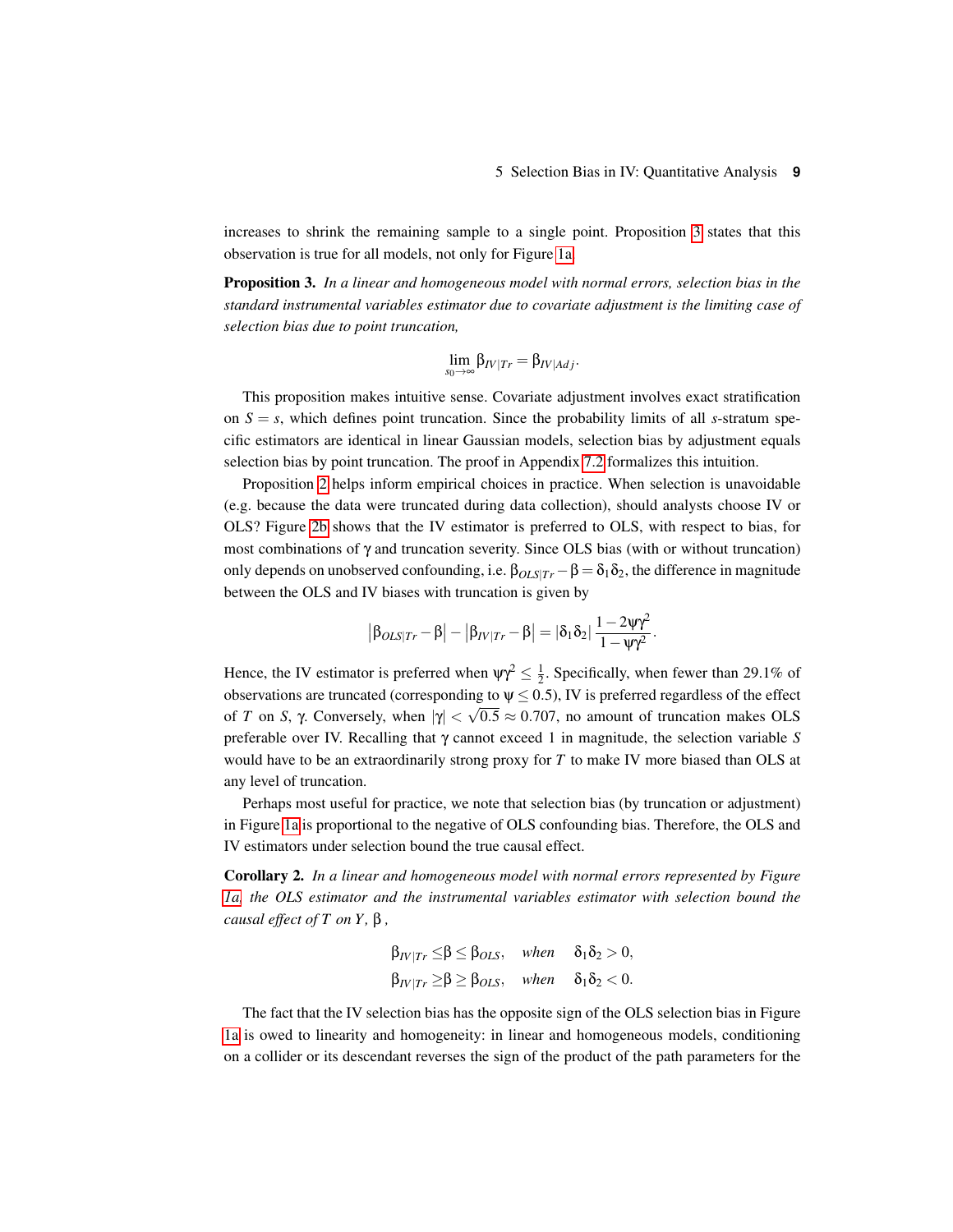associated path. For example if all path parameters along the biasing path  $Z \to T \leftarrow U \to Y$ are positive, then conditioning on  $S \in desc(T)$  will induce a negative association along this path. Since the IV bias hinges on conditioning on *S*, the selection bias would be negative. By contrast, OLS bias in Figure [1a](#page-2-1) does not hinge on conditioning on *S* and instead results from confounding along  $T \leftarrow U \rightarrow Y$ . Therefore, OLS bias would be positive.

#### **5.2 Selection as a Function of a Mediator**

Next, consider models in which the selection variable, *S*, is a mediator of the effect of treatment on the outcome, as in the causal graphs in Figures [3a](#page-9-0) and [3b.](#page-9-0) These situations are worth investigating for two reasons: first, often empiricists are interested in the direct causal effect of *T* on *Y*, which necessitates conditioning on *S*; second, they result in qualitatively different bias representations.

Suppose that the analyst is interested in the direct causal effect of  $T$  on  $Y$ ,  $\beta$ , in the model of Figure [3a.](#page-9-0) The bias in the IV and OLS estimators under interval truncation and adjustment for *S* is given in Proposition [4.](#page-9-1)

<span id="page-9-1"></span>Proposition 4. *In a linear and homogeneous model with normal errors represented by Figure [3a.](#page-9-0) The standard instrumental variables estimator with selection on S, converges in probability to*

$$
\beta_{\varGamma\vee|S}=\beta-\delta_1\delta_2\frac{\psi\gamma^2}{1-\psi\gamma^2}+\gamma\tau\frac{1-\psi}{1-\psi\gamma^2},
$$

*and the OLS estimator with selection on S converges in probability to*

$$
\beta_{\textit{OLS}|S} = \beta + \delta_1 \delta_2 + \gamma \tau \frac{1-\psi}{1-\psi \gamma^2},
$$

<span id="page-9-0"></span>

Figure 3: IV scenarios where the selection variable is both a descendant of treatment and a mediator.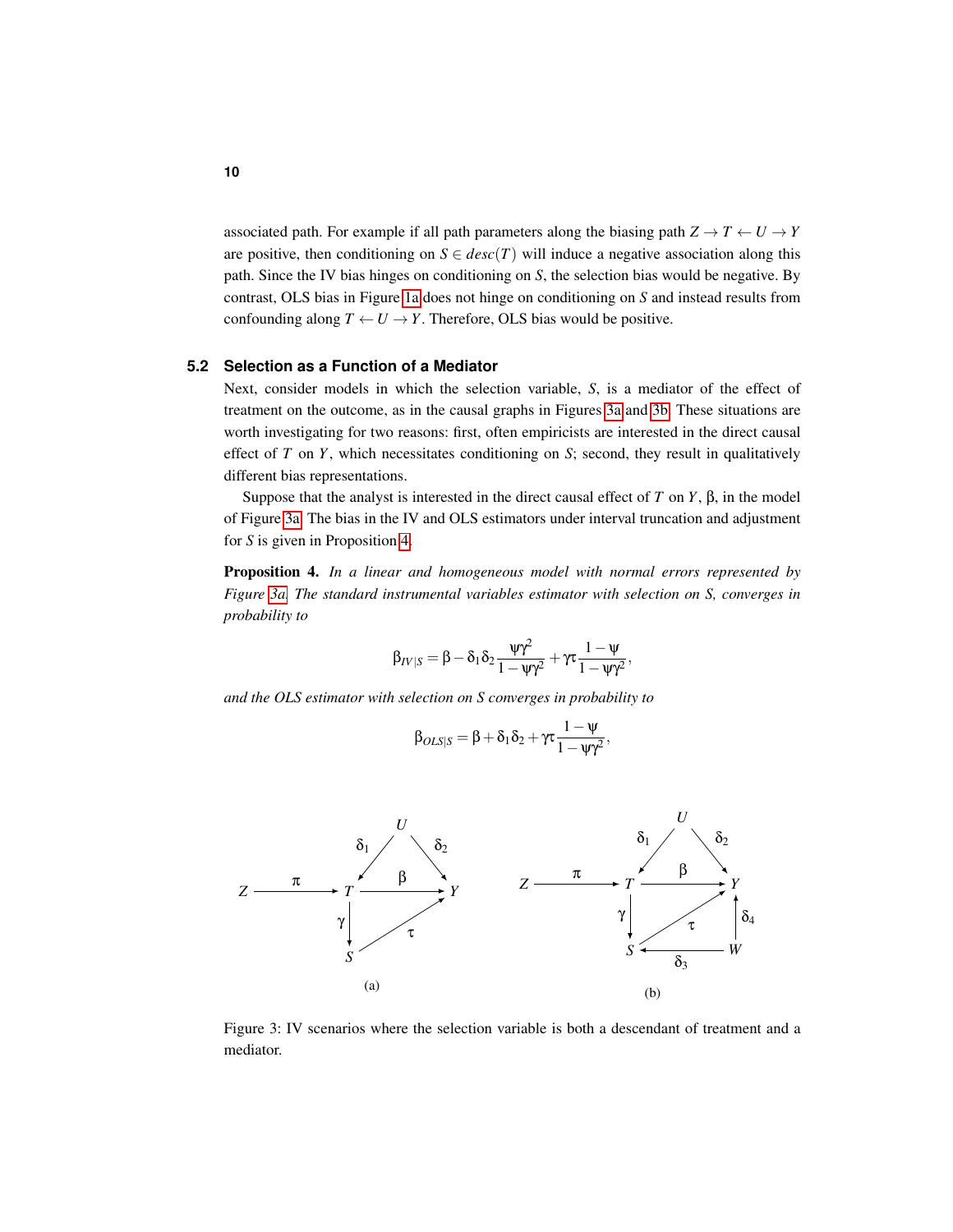#### 5 Selection Bias in IV: Quantitative Analysis **11**

.

*where*

$$
\psi = \begin{cases} \frac{\phi(s_0)}{1 - \Phi(s_0)} \left( \frac{\phi(s_0)}{1 - \Phi(s_0)} - s_0 \right) & \text{with truncation on } S, R = \mathbf{1}(S \ge s_0) \\ 1 & \text{with adjustment on } S \end{cases}
$$

All bias expressions in Proposition [4](#page-9-1) have a straightforward graphical interpretation. With *adjustment* on *S*, the indirect causal path  $T \rightarrow S \rightarrow Y$  is completely blocked, because *S* is a non-collider on this path. Hence, the bias in the IV and OLS estimators with adjustment on *S* equals the IV and OLS adjustment biases in Figure [1a,](#page-2-1) where *S* was not a mediator. With adjustment on *S*, IV is biased by selection, whereas OLS is biased by confounding; IV selection bias will generally be smaller in magnitude than OLS confounding bias (unless the effect of *T* on *S* is very large); and IV and OLS with adjustment bound the true direct causal effect.

With *truncation* on *S*, however, the indirect path  $T \rightarrow S \rightarrow Y$  is not completely blocked and hence contributes a new term to both IV and OLS bias. For both IV and OLS, this term equals the strength of the partially blocked indirect path,  $\gamma \tau$ , deflated by the multiplier  $0 \leq (1 - \psi)/(1 - \psi \gamma^2) \leq 1$ . The size of the multiplier depends both on the truncation severity,  $\psi$ , and on the effect of *T* on *S*,  $\gamma$ , but in opposite directions. As  $\gamma$  is fixed and truncation increases,  $\Psi \rightarrow 1$ , the analysis conditions ever more precisely on an ever smaller range of values of *S*; hence the indirect path is increasingly blocked, and both the multiplier and the bias term tend to 0. By contrast, when  $\psi$  is fixed and the effect of *T* on *S* increases,  $|\gamma| \to 1$ , the information about *T* contained in *S* increases, the multiplier tends to 1, and the path is increasingly opened.

By Proposition [3,](#page-8-0) it remains true in Figure [3a](#page-9-0) that IV selection bias due to adjustment is the limiting case of IV selection bias due to point truncation. However, it is no longer necessarily true that IV with adjustment is more biased than IV with truncation. The bias ordering now depends on the signs and relative sizes of the two additive bias term (representing the biasing paths  $T \leftarrow U \rightarrow Y$  and  $T \rightarrow S \rightarrow Y$ ), and on how well the indirect path  $T \rightarrow S \rightarrow Y$  is closed by truncation. Hence, when selection is made on a mediator of the treatment effect, selection bias by adjustment could be larger or smaller in magnitude than selection bias by truncation. Bounding the true causal effect also becomes more difficult. With truncation on *S*, IV and OLS with selection do not necessarily bound the true direct causal effect.

The analysis is further complicated when the effect of *S* on *Y* is confounded by some unobserved variable, *W*, as in Figure [3b.](#page-9-0) This situation is arguably more realistic than the model in Figure [3a,](#page-9-0) because mediators in observational studies are expected to be confounded. Here, conditioning on *S* (by adjustment or truncation) in IV analysis opens a new path,  $Z \to T \to S \leftarrow W \to Y$ , which violates the exclusion assumption; and in OLS it opens  $T \rightarrow S \leftarrow W \rightarrow Y$ , which biases OLS regression. The resulting bias expressions are the same as those in Proposition [4](#page-9-1) with an additional bias term,  $-\gamma \delta_3 \delta_4 \frac{\Psi}{1-\Psi \gamma^2}$ . Once more, IV selection bias due to adjustment is the limiting case of IV selection bias due to point truncation.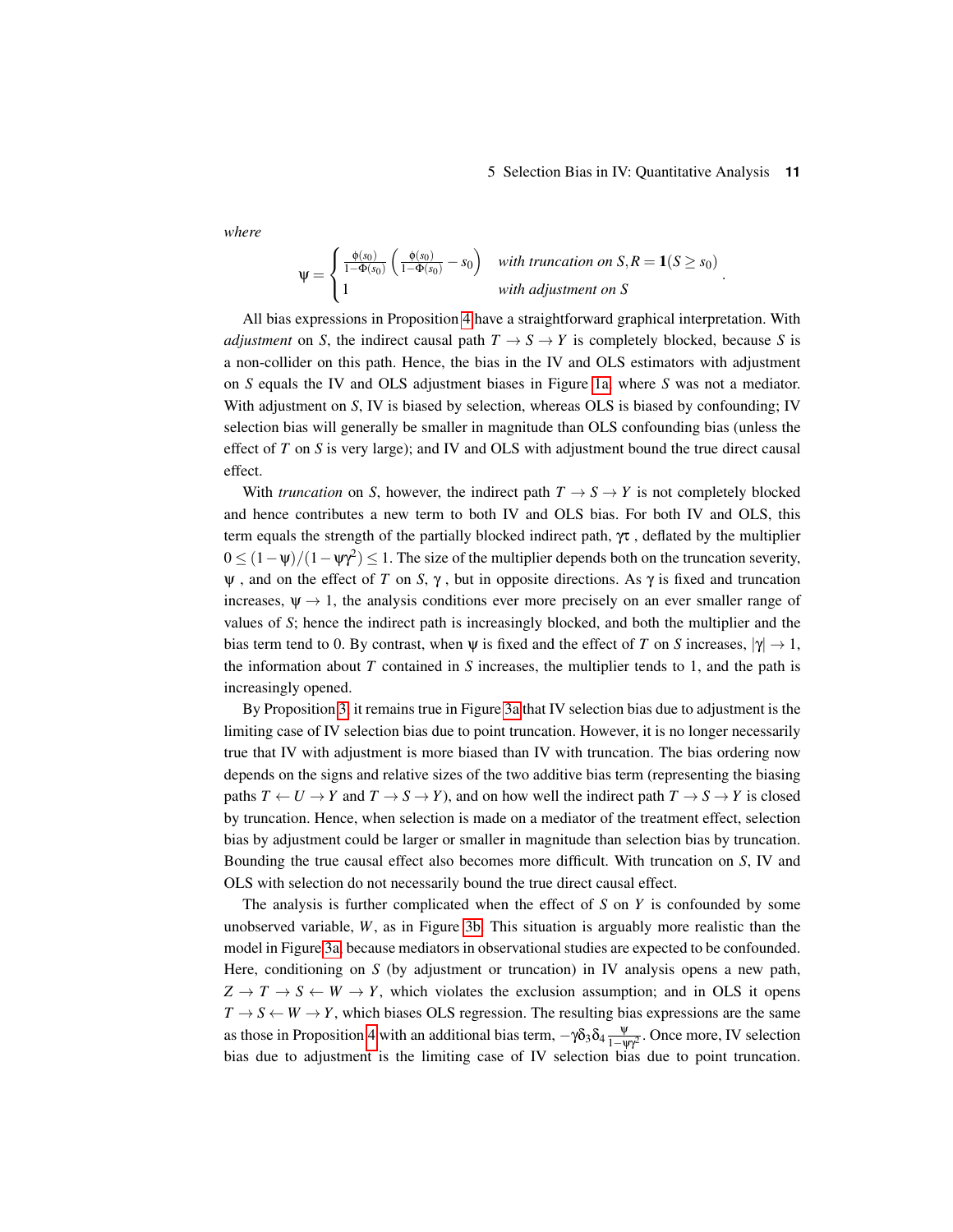<span id="page-11-0"></span>

Figure 4: IV scenario where the selection variable is both a descendant of the treatment and the unobserved confounder.

However, no pair of estimators (among β*IV*|*Tr*,β*IV*|*Ad j*,β*OLS*|*Tr*,β*OLS*|*Ad j*) can be relied on to bound the true direct causal effect in the model of Figure [3b.](#page-9-0)

#### **5.3 Selection on Treatment and the Unobserved Confounder**

Finally, we consider situations where the selection variable, *S*, is also a descendant of the unobserved *U* that confounds the effect of treatment on the outcome (Figure [4\)](#page-11-0).

<span id="page-11-1"></span>Proposition 5. *In a linear and homogeneous model with normal errors represented by Figure [4.](#page-11-0) The standard instrumental variables estimator with selection on S converges in probability to*

$$
\beta_{\mathit{IV}|\mathit{S}} = \beta - \delta_1\delta_2\frac{\psi\gamma^2}{1 - \psi\gamma(\gamma + \delta_1\delta_3)} - \gamma\delta_3\delta_2\frac{\psi}{1 - \psi\gamma(\gamma + \delta_1\delta_3)},
$$

*and the OLS estimator with selection on S converges in probability to*

$$
\beta_{OLS|S} = \beta + \delta_1 \delta_2 \frac{1 - \psi(\gamma^2 + \gamma \delta_1 \delta_3 + \delta_3^2)}{1 - \psi \gamma(\gamma + \delta_1 \delta_3)^2} - \gamma \delta_3 \delta_2 \frac{\psi}{1 - \psi \gamma(\gamma + \delta_1 \delta_3)^2},
$$

*where*

$$
\Psi = \begin{cases} \frac{\phi(s_0)}{1 - \Phi(s_0)} \left( \frac{\phi(s_0)}{1 - \Phi(s_0)} - s_0 \right) & \text{with truncation on } S, R = \mathbf{1}(S \ge s_0) \\ 1 & \text{with adjustment on } S \end{cases}
$$

.

Three points stand out about selection bias in Figure [4.](#page-11-0) First, when *S* is a descendant of both *T* and *U*, conditioning on *S* opens a new path,  $T \rightarrow S \leftarrow U \rightarrow Y$ , which biases IV and OLS with adjustment or truncation on *S*.

Second, in contrast to models considered previously, the bias term associated with each biasing path  $(T \leftarrow U \rightarrow Y$  and  $T \rightarrow S \leftarrow U \rightarrow Y)$  is now a function of the path parameters of both paths. In other words, the path-specific biases interact. Pearl's graphical causal models provide intuition for this interaction. Consider, for example, the second bias term. First, conditioning on *S* opens the path  $T \to S \leftarrow U \to Y$ . Hence, the bias term depends on  $\gamma \delta_3 \delta_2$ .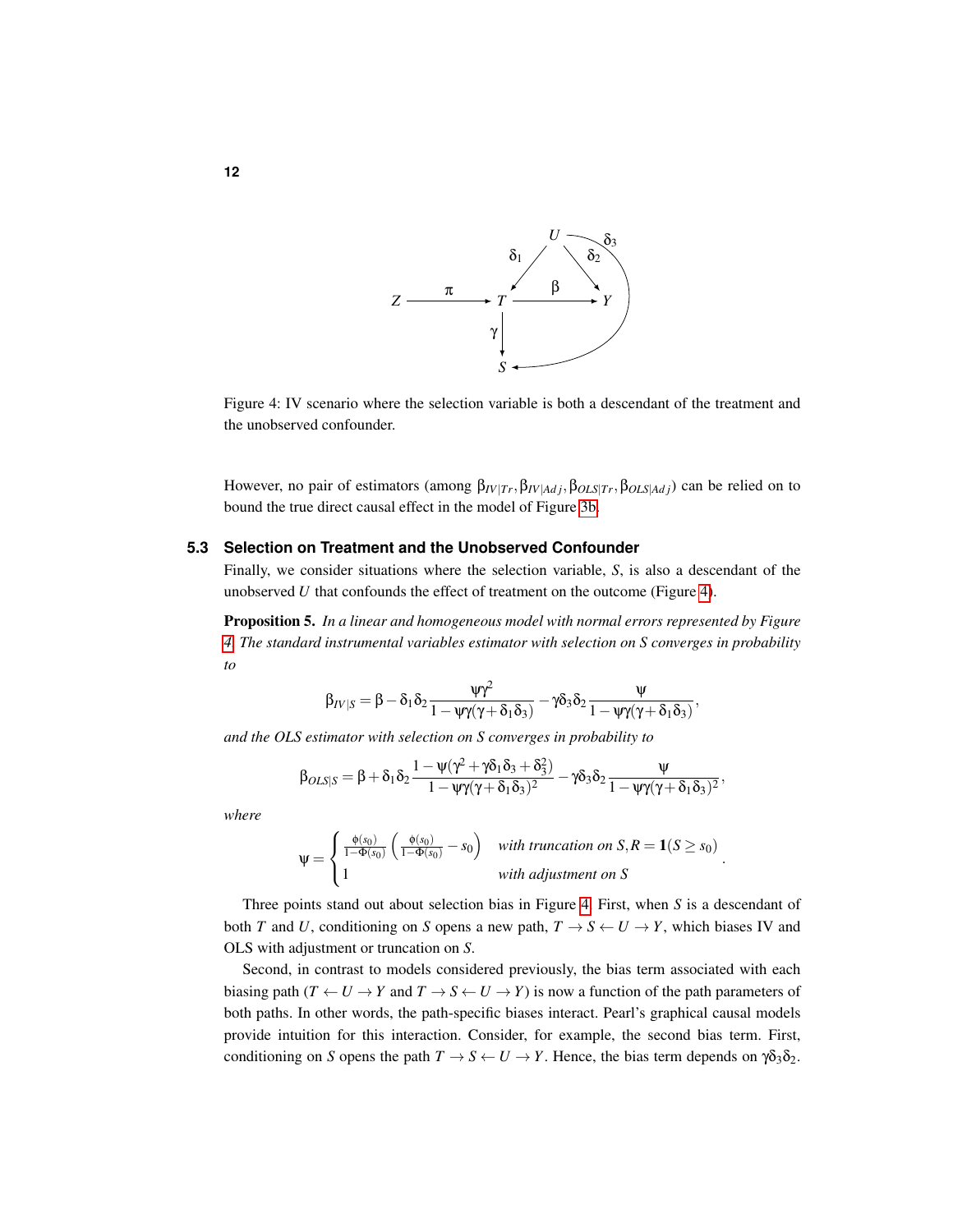Second, conditioning on *S* also absorbs variance from *U* (a non-collider on  $T \to S \leftarrow U \to Y$ ), because *S* is a descendant of *U* along the path  $U \rightarrow T \rightarrow S$ . Hence, the bias term also depends on  $\delta_1$ .

Third, the direction of the interaction, and hence the overall bias, depends on the specific parameter values. This makes the bias order of these estimators fairly unpredictable and prevents generic recommendations for or against any one estimator. This ambiguity provides additional motivation for using exact bias formulas for sensitivity analysis.

## **6. Conclusion**

<span id="page-12-0"></span>Conditioning on the wrong variable can induce selection bias in IV analysis. When consistent estimators are not available, analysts should gauge the bias in their estimators by principled speculation or formal sensitivity analysis. To enable this work, we have derived analytic expressions for IV selection biases that have previously been characterized only by simulation.

Our analysis specifically focused on scenarios where selection is a function of a confounded treatment. Judea Pearl's [2000] graphical IV criterion specifically prohibited conditioning on a descendant of treatment. But the practice appears to remain common, calling for formal analysis. Our analytic expressions present asymptotic IV selection bias in terms of substantively interpretable standardized path parameters for Gaussian models. Empowered by Pearl's graphical causal models, we further provided intuition by decomposing the bias into terms that map onto the paths in the data-generating model that are opened (or closed) by selection. Leveraging prior knowledge or principled theory, analysts may use our bias expressions to conduct formal sensitivity analyses by populating the free parameters to derive the size of the bias. Even with partial information our expressions may provide informative bounds on the bias.

We present three broad conclusions. First, in the models we investigated, IV selection bias depends on three ingredients: (i) the strength of each biasing path in the model, (ii) the effect of treatment on the selection variable,  $|\gamma|$ ; and (iii) truncation severity,  $\psi$ , i.e. the share of the full sample excluded from the analysis by truncation. The magnitude of the bias term associated with each biasing path increases with the strength of the path, with  $|\gamma|$ , and with truncation severity, ψ, if selection is made on a collider or descendant of a collider on the path; and the magnitude of the bias term increases with the strength of the path and with  $|\gamma|$ , but decreases with  $\psi$ , if selection is made on a non-collider on the biasing path.

Second, sign and magnitude of IV selection bias depend on the selection procedure: in all linear Gaussian IV models, the bias induced by covariate adjustment is the limiting case of bias induced by point truncation. This does not mean that adjustment bias is always larger than truncation bias, only that adjustment bias equals truncation bias if truncation had reduced the sample to a single point.

Third, rather usefully, in some models (where selection is only a function of treatment and the selection variable is not a mediator), IV and OLS suffer selection biases of opposite signs,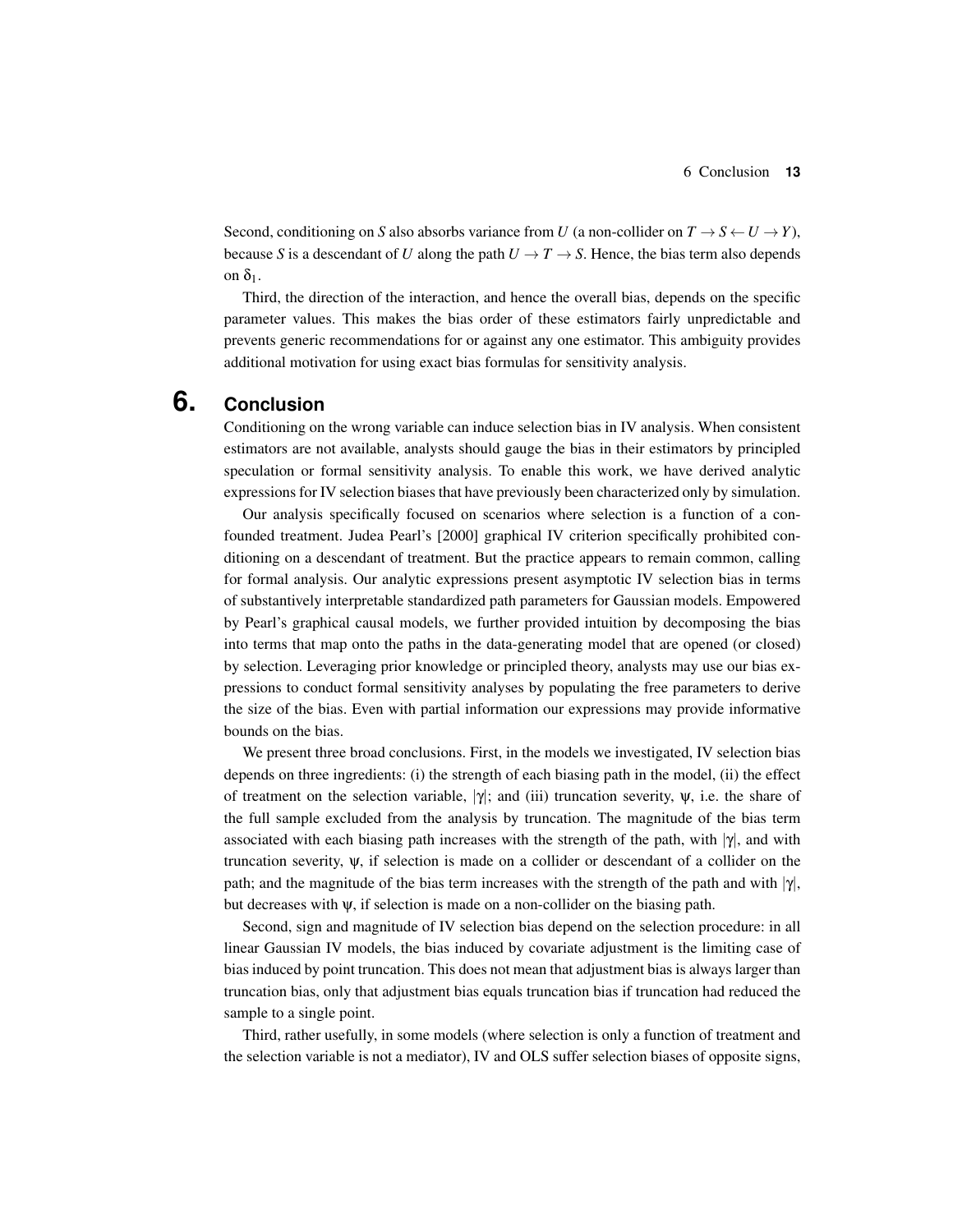such that these estimators bound the true causal effect. In the same models, unless the effect of treatment on selection is very large, IV with selection suffers less bias than OLS with or without selection.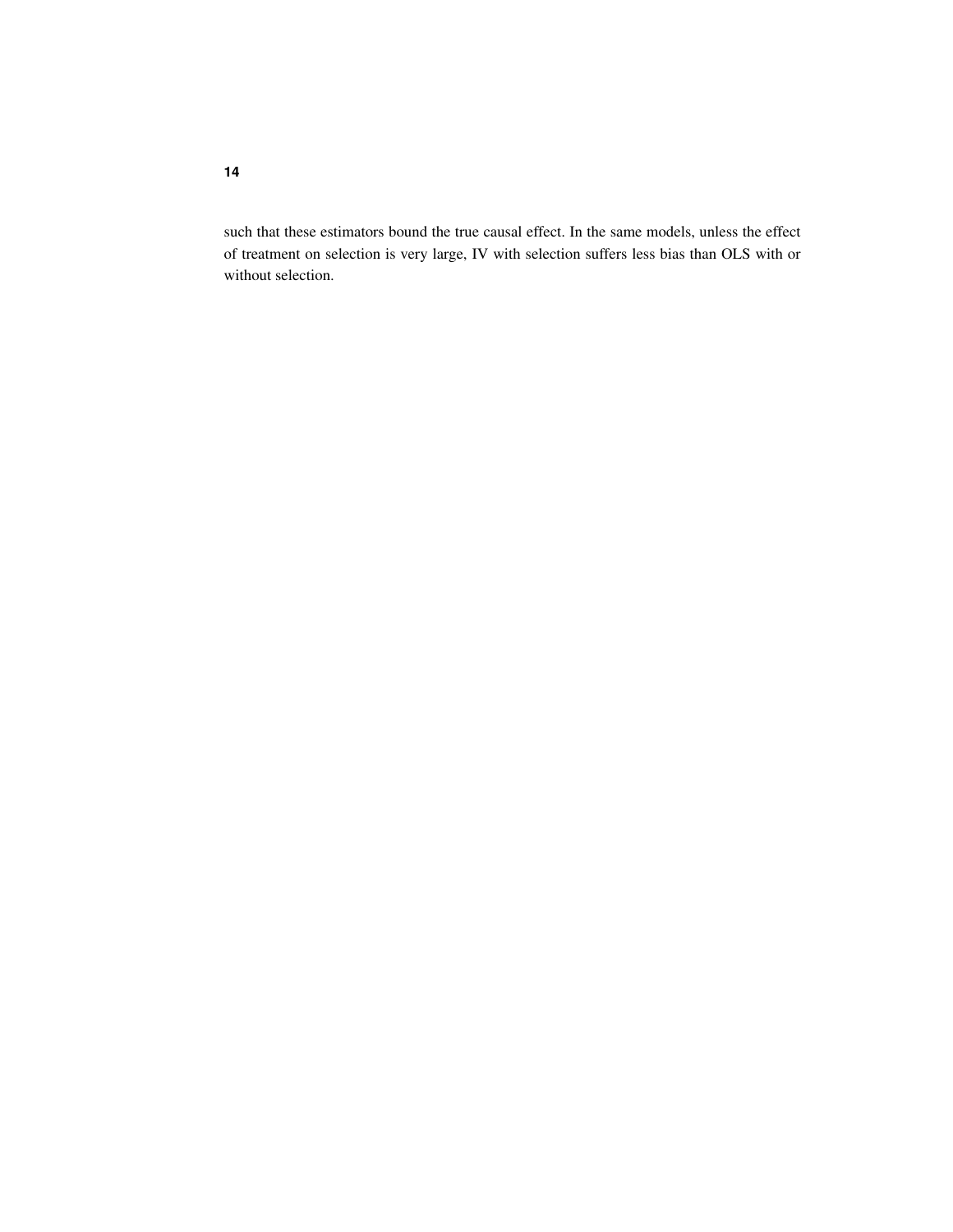# **Bibliography**

- <span id="page-14-15"></span>J. D. Angrist and J.-S. Pischke. 2008. *Mostly Harmless Econometrics*. Princeton University Press.
- <span id="page-14-0"></span>A. Balke and J. Pearl. 1997. Bounds on treatment effects from studies with imperfect compliance. *Journal of the American Statistical Association*, 92(439): 1171–1176.
- <span id="page-14-14"></span>E. Bareinboim, J. Tian, and J. Pearl. 2014. Recovering from selection bias in causal and statistical inference. In *Proceedings of the 28th AAAI Conference on Artificial Intelligence*, pp. 2410–2416.
- <span id="page-14-6"></span>C. Canan, C. Lesko, and B. Lau. 2017. Instrumental variable analyses and selection bias. *Epidemiology*, 28(3): 396–398.
- <span id="page-14-3"></span>J. Engberg, D. Epple, J. Imbrogno, H. Sieg, and R. Zimmer. 2014. Evaluating education programs that have lotteried admission and selective attrition. *Journal of Labor Economics*, 32(1): 27–63.
- <span id="page-14-4"></span>A. Ertefaie, D. Small, J. Flory, and S. Hennessy. 2016. Selection bias when using instrumental variable methods to compare two treatments but more than two treatments are available. *The International Journal of Biostatistics*, 12(1): 219–232.
- <span id="page-14-7"></span>A. Gkatzionis and S. Burgess. 2018. Contextualizing selection bias in mendelian randomization: how bad is it likely to be? *International Journal of Epidemiology*.
- <span id="page-14-5"></span>R. A. Hughes, N. M. Davies, G. Davey Smith, and K. Tilling. 2019. Selection bias when estimating average treatment effects using one-sample instrumental variable analysis. *Epidemiology*, 30(3): 350– 357.
- <span id="page-14-11"></span>M. L. S. W. M. Maathuis, Marloes; Drton, ed. 2018. *Handbook of Graphical Models*, 1. CRC Press.
- <span id="page-14-8"></span>M. Mogstad and M. Wiswall. 2012. Instrumental variables estimation with partially missing instruments. *Economics Letters*, 114(2): 186–189.
- <span id="page-14-12"></span>J. Pearl. 1988. *Probabilistic Reasoning in Intelligent Systems: Networks of Plausible Inference*. Morgan Kaufmann Publishers Inc., San Francisco, CA, USA.
- <span id="page-14-9"></span>J. Pearl. 2000. *Causality: Models, Reasoning, and Inference*. Cambridge University Press, New York, NY, USA. ISBN 0-521-77362-8.
- <span id="page-14-13"></span>J. Pearl. 2001. Parameter identification: A new perspective (second draft). Technical Report R-276, UCLA Cognitive Systems Laboratory.
- <span id="page-14-10"></span>J. Pearl. 2009. *Causality*, second edition. Cambridge University Press, New York, NY, USA.
- <span id="page-14-1"></span>T. S. Richardson and J. M. Robins. 2010. Analysis of the binary instrumental variable model. In *Heuristics, Probability and Causality: A Tribute to Judea Pearl*, pp. 415–444. College Publications.
- <span id="page-14-2"></span>S. A. Swanson, J. M. Robins, M. Miller, and M. A. Hernn. 2015. Selecting on treatment : A pervasive form of bias in instrumental variable analyses. *American Journal of Epidemiology*, 284: 1–7.
- <span id="page-14-16"></span>G. M. Tallis. 1965. Plane truncation in normal populations. *Journal of the Royal Statistical Society*, 27(2): 301–307.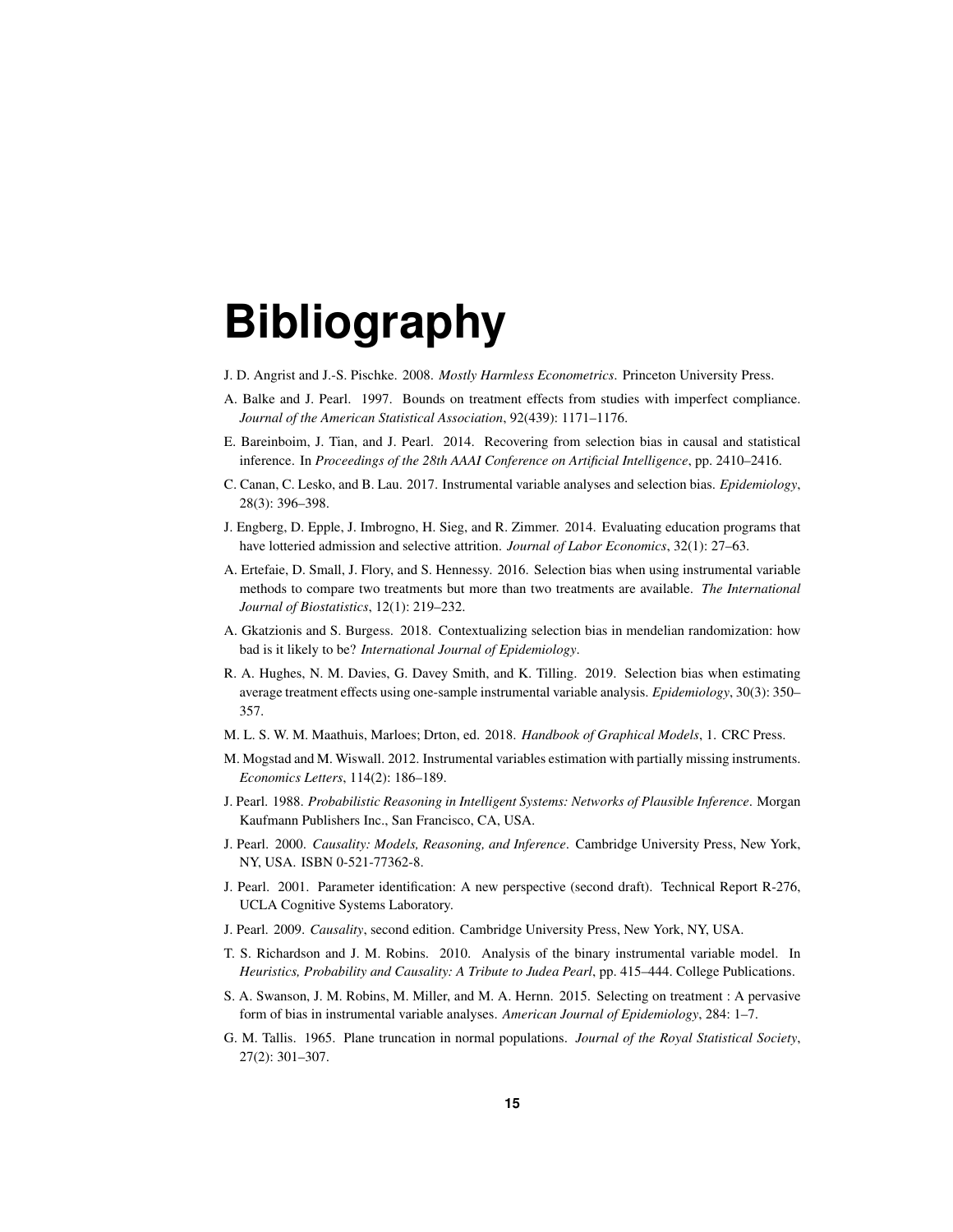#### **16** BIBLIOGRAPHY

- <span id="page-15-0"></span>S. Vansteelandt, S. Walter, and E. Tchetgen Tchetgen. 2018. Eliminating survivor bias in two-stage instrumental variable estimators. *Epidemiology*, 29(4): 536–541.
- <span id="page-15-1"></span>T. Verma and J. Pearl. 1988. Causal networks: Semantics and expressiveness. In *Proceedings of the Fourth Annual Conference on Uncertainty in Artificial Intelligence*, pp. 69–78. North-Holland Publishing Co.
- <span id="page-15-2"></span>S. Wright. 1934. The method of path coefficients. *The Annals of Mathematical Statistics*, 5(3): 161–215.

## **7. Appendix**

#### **7.1 Proof of Truncation Bias Expressions**

<span id="page-15-3"></span>We derive the bias under truncation by leveraging a result from [Tallis](#page-14-16) [\[1965\]](#page-14-16).

<span id="page-15-5"></span>**Lemma 1.** Let  $V \in \mathbb{R}^k$  follow a multivariate normal distribution,  $V \sim N(0,Σ)$ , and define *the truncated random vector*  $\widetilde{V} = \{v \in V : c'v \geq p\}$  *with*  $p \in \mathbb{R}$ ,  $c \in \mathbb{R}^k$ , and  $|c| = 1$ . Then the *expectation and variance of the truncated random vector are given by*

$$
E\left[\widetilde{V}\right] = \Sigma c \kappa^{-1} \lambda \left(\frac{p}{\kappa}\right)
$$

$$
Var\left(\widetilde{V}\right) = \Sigma - \Sigma c c' \Sigma \kappa^{-2} \psi
$$

*where*  $\kappa = (c'\Sigma c)^{-1/2}$ ,  $\lambda(x) = \frac{\phi(x)}{1-\Phi(x)}$  is the hazard function of the standard normal distribu*tion, and*

$$
\psi = \lambda \left(\frac{p}{\kappa}\right) \left(\lambda \left(\frac{p}{\kappa}\right) - \frac{p}{\kappa}\right).
$$

Using properties of the standard normal hazard function it can be shown that  $\psi$  is in fact the derivative of the hazard function.

*Proof of Proposition [2.](#page-6-2)* Consider the model described by Figure [1a.](#page-2-1) Since the idiosyncratic shocks are all normally distributed, all variables in the model are normally distributed. Specifically for vectors  $V = \begin{bmatrix} Z & U & T & S & Y \end{bmatrix}^T$  and  $\epsilon = \begin{bmatrix} \epsilon_Z & \epsilon_U & \epsilon_T & \epsilon_S & \epsilon_Y \end{bmatrix}^T$ , the standard-ized<sup>[4](#page-15-4)</sup> model has the reduced form  $V = \Gamma \varepsilon$ , where  $\varepsilon \sim N(0, \Sigma_{\varepsilon})$  and

$$
\Gamma = \begin{bmatrix} 1 & 0 & 0 & 0 & 0 \\ 0 & 1 & 0 & 0 & 0 \\ \pi & \delta_1 & 1 & 0 & 0 \\ \gamma \pi & \gamma \delta_1 & \gamma & 1 & 0 \\ \beta \pi & \beta \delta_1 + \delta_2 & \beta & 0 & 1 \end{bmatrix} \qquad \Sigma_{\epsilon} = \begin{bmatrix} 1 & 0 & 0 & 0 & 0 & 0 \\ 0 & 1 & 0 & 0 & 0 & 0 \\ 0 & 0 & 1 - \pi^2 - \delta_1^2 & 0 & 0 & 0 \\ 0 & 0 & 0 & 1 - \gamma^2 & 0 & 0 \\ 0 & 0 & 0 & 0 & 1 - \beta^2 - \delta_2^2 - 2\beta\delta_1\delta_2 \end{bmatrix}
$$

.

Since this implies that  $V \sim N(0, \Gamma \Sigma_{\epsilon} \Gamma')$ , our truncation scenario,  $R = 1(S \ge s_0)$ , allows for direct application of Lemma [1](#page-15-5) to derive the covariance matrix of the truncated distribution,

<span id="page-15-4"></span><sup>&</sup>lt;sup>4</sup> Standardization implies non-unit variance for some of the shocks. For example when  $Var(T) = 1$ , then  $\varepsilon_T$  is  $Var(\varepsilon_T) = 1 - \pi^2 - \delta_1^2$ .